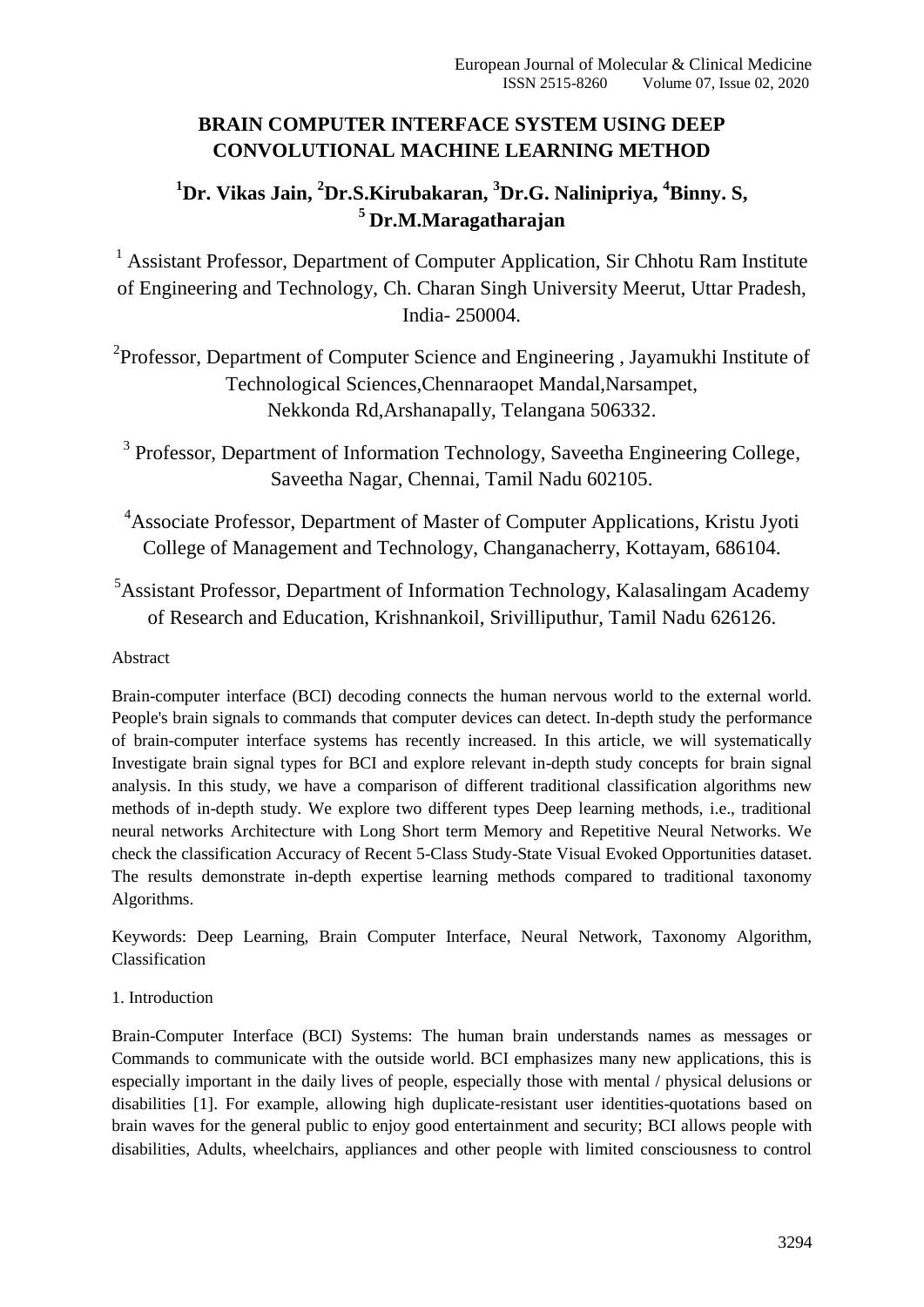Robots. The main challenge for BCI is to detect brain signals with a trivial signal-to-noise ratio (SNR), which is accurately given by the human utility [2].

Poor generalization efficiency and low taxonomic citation performance limit the wide real-world application of BCI. Over the past few years, in-depth study or deep neural networks have been applied for brain information processing to overcome the above challenges. As a growing subset of machine learning, deep the study shows excellent representational learning ability which has an impact Natural language processing, functional recognition, computer vision and more Logic. Breaking away from traditional machine learning algorithms is an in-depth study authority to study differentiated highlevel representation for raw brain signals without manual Feature selection. It achieves high accuracy and standards along with training set size. Although traditional BCI systems have made great strides BCI research still faces signal will not be challenged [3].

First, the brain signals various biological agents (e.g., eye blinks, Muscle cramps, fatigue, concentration level) Environmental cramps (e.g. sounds). In the past, collecting informational data from damaged brain signals was crucial. Powerful system that works under strong conditions. Second, BCI is characterized by low SNR of non-electrophysiological brain signals. Low SNR is not traditionally easily fixed the time complexity of that method due to pre-processing or feature engineering methods Risk of data loss [4].

First, feature engineering depends on the skill of the human being dedicated domain. For example, basic biological knowledge is required to investigate sleep State by electroencephalogram (EEG) signals. Human experience can help in some respects but in more common cases, the incense drops. Automatic feature extraction method Most desirable in addition, current machine learning research focuses on static data [5].

Therefore, rapidly changing brain signals cannot be accurately classified. For example, the state-ofthe-art classification accuracy of the motor imaging EEG is only 60% to 80%. This requires a novel learning methods for managing dynamic data streams in BCI systems. So far, in-depth study in BCI applications has been widely applied and has shown success solves the above challenges. In-depth study has two advantages. First, it works directly among raw brain signals, avoiding time-consuming pre-processing and feature engineering. Second, deep neural networks can copy high-quality features and hidden ones. In this paper has following sections, section 2 describes related works, section 3 gives various brain computer interface methods and section 4 explains comparative studies.

#### 2. Related work

We are conducting this survey for three reasons. First, there is a systematic and comprehensive error Introduction to BCI Signals. Our best Knowledge and current limited surveys focus only partially EEG signals. For example, Lossie et al and Wang et al, focus on the EEG without analyzing EEG signal types; Sekosi et al, focus on event-related opportunities (ERP); Hazir et al, Functional Proximity Focus on Infrared Spectroscopy (FNRS); Mason et al, Summary of Neurological Event-Related Disynchronization (ERD), P300, SSVEP and Visually Induced Probability. Abdul Qadir and others [5].

Introduces brain topology, but makes no mention of autoimmune EEG and acceleration Serial Visual Presentation (RSVP); Lossie et al, ERD and RSVP were not considered; Roy et al, list some in-depth study-based EEG studies, but Lile provides analysis. Second, some studies have examined the relationship between in-depth study of BCI. To the best of our knowledge, this paper is comprehensive Survey of recent developments in BCI based on in-depth study. We pointed out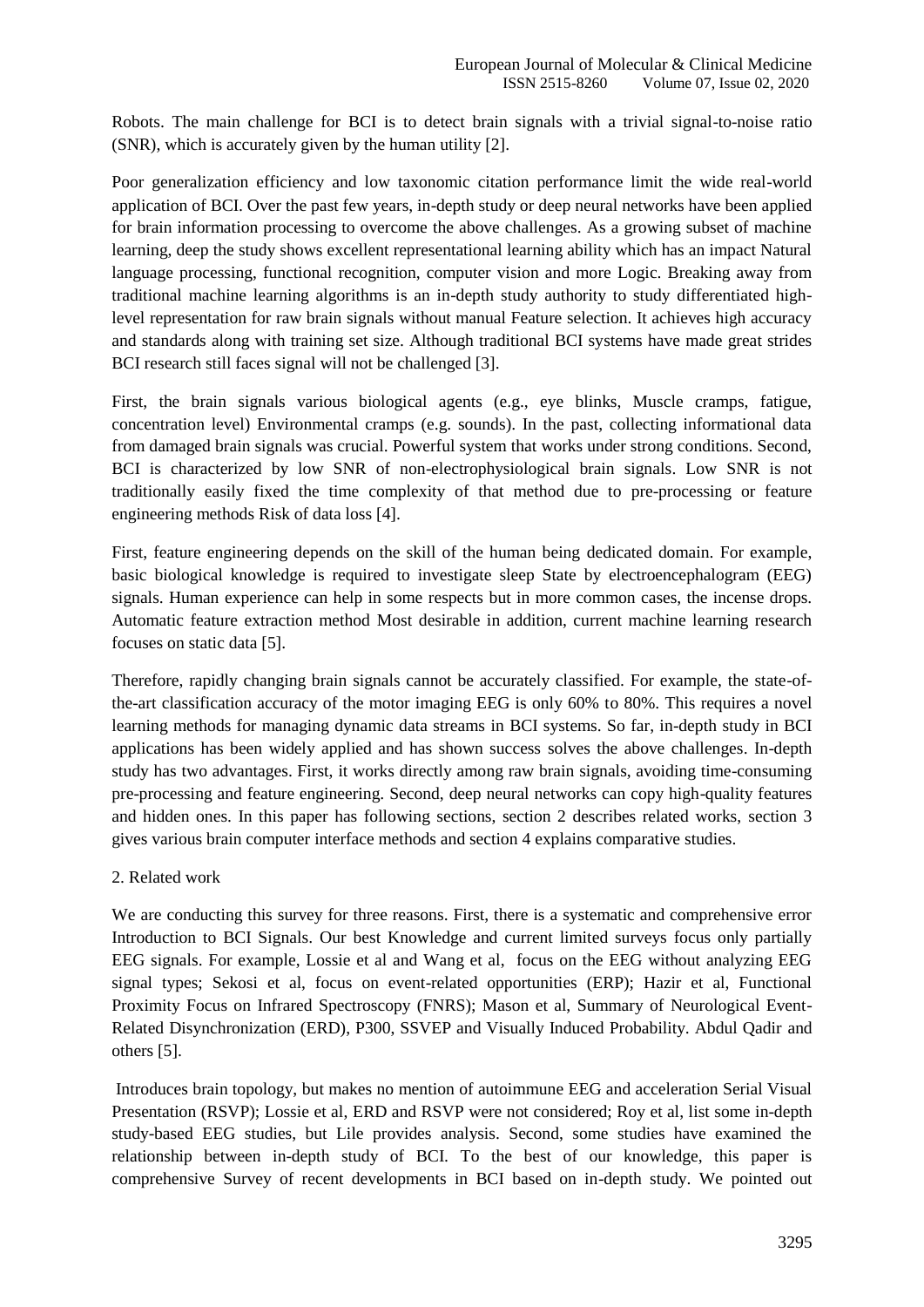boundaries and promises sleeping EEG. Sleep EEG is mainly used to diagnose and diagnose sleep disorders Sleep disorders or developing a healthy habit [3][7].

(i) Non-discriminatory models - CNN regularly uses single-channel sleep stage classy quotations EEG. For example, Vyamala et al, time-frequency frequency characteristics were collected manually. In addition, the classy quotation accuracy is 86%. Others rely on RNN and LSTM . Different properties from the frequency domain, correlation and graph theoretical properties [9].

(ii) Representative models - Tan et al, the DBN-RBM algorithm was used to detect sleep based on PSD features collected from dormant EEG signals, 92.78% F1 was obtained. Local dataset Zhang et al, DBN-RBM integrated with three RBMs for sleeping feature Extraction. (iii) Hybrid models. Manzano et al, introduced a multi-view algorithm for estimation Sleep stage connecting CNN and MLP. CNN was used to receive the raw time-domain EEG oscillations when singles receive MLP of short-term processed spectrum switching between 0.5-32 Hz (STFT). Supratak et al, a model with a multi-view combination is suggested CNN and LSTM for automatic sleep stage scoring for timedependent dependence, the laser (two-way LSTM) is tentatively accepted symptoms of sleep [7].

Dong et al, A hybrid in-depth study model has been proposed for this purpose. The temporal sleep phase is used by the MLP to classify and find hierarchical features With LSTM for continuous data study. MI EEG deep learning models work best in the classic citation of motor imagery (MI) EEG and real-motor EEG [8].

(iii) Non-discriminatory models - CNN uses such models extensively to identify the MI EEG. Some Based on manually collected features. For example, Lee et al and Zhang et al, CNN and 2-D CNN were used for classification, respectively; Manikandan et al, study Best information from EEG Signals based on Modi Ed LSTM Control Smart Home Appliances. Others have used CNN for feature engineering. For example, Runge et al, used CNN then applied weak classifiers to capture hidden connections from MI-EEG signals Select the main features for Class Knoll classion; Hartman et al, How CNN investigated MI refers to spectral features within the range of EEG samples. And MLP MI has been applied for EEG recognition, which is highly sensitive to EEG phase characteristics. Previous stages and high sensitivity of the EEG [10].

#### 3. Brain Computer Interface

The Brain-Computer Interface (BCI) is also a growing field of research Applications. BCI Live Communication Channel Control external devices or applications that contain brain signals. That's all Allows users to communicate freely with the environment Peripheral nerves and muscles with large neuralgia Signalling systems in the brain. BCI finds applications in a variety of fields, including medicine and neuro economics. Good atmosphere without games, education, self-control Entertainment [1], Security and Authentication [2]. In recent years, extensive work has been done in this regard BCI's Application in Biomedical Systems: and Detection Tumors, Neurological Disorders [3], Neuro Rehabilitation [4], and Daily Life Activities (ADL), In the design of neuroprosthetics.

The BCI system consists of the following components: signal acquisition, signal pre-processing, feature extraction and classification [5]. In signal acquisition, electrical activity is generated The brain records by doing the proposed manual Task. There are generally two methods for signal acquisition Policies: Aggressive and non-aggressive. Aggressive signal Acquisition involves surgical intervention and electrodes Placed on the surface of the brain. In non-aggressive acquisitions, the signal is collected without surgical intervention. The first gives good signal quality, but the second Priority due to ease of implementation. Functional Magnetic resonance imaging (FMRI), operated near the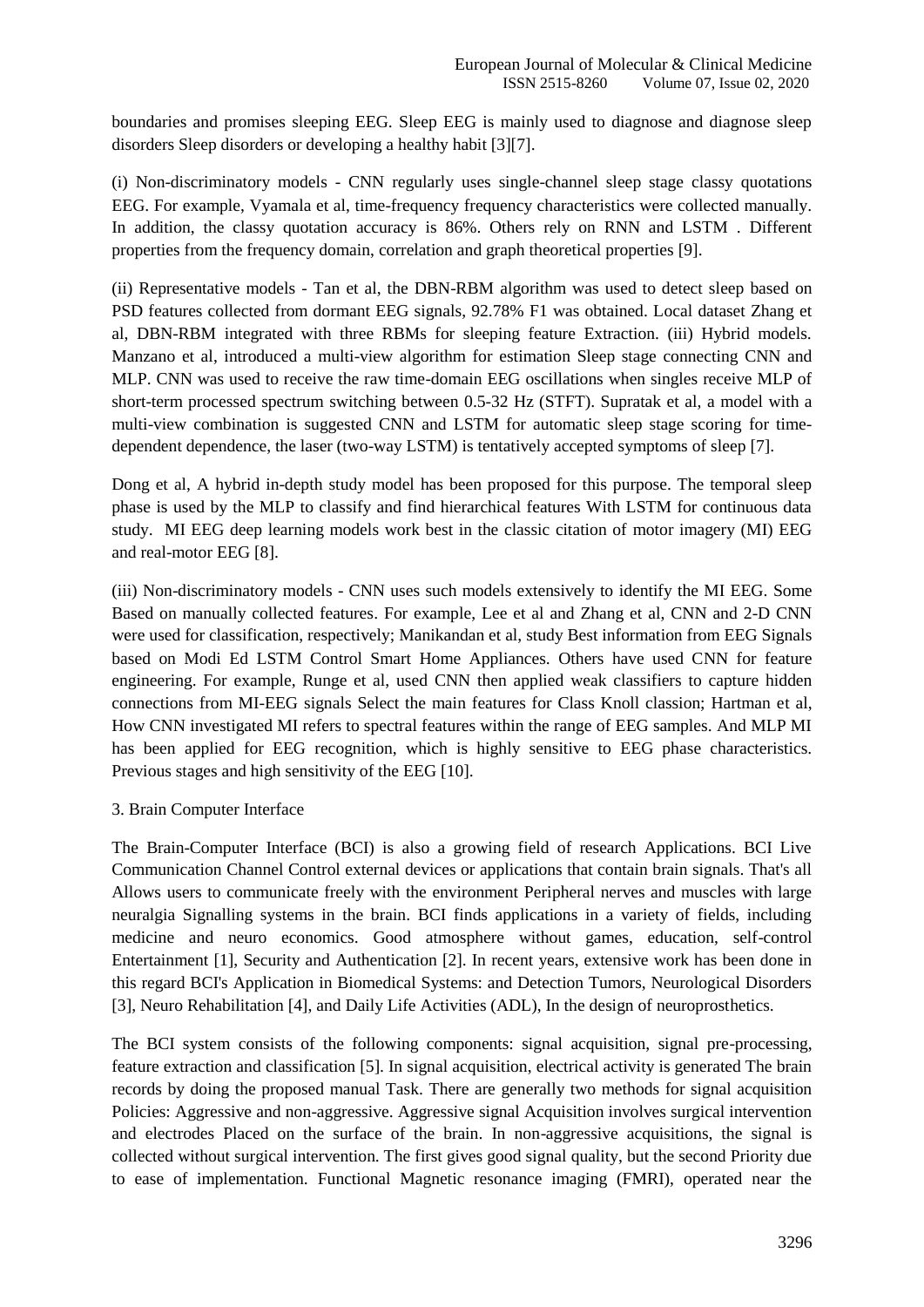infrared Spectroscopy (FNIRS), magnetoencephalography (MEG), and Electroencephalogram (EEG) is widely used Non-invasive signal acquisition methods [9].

EEG is commonly used for BCI problems because it is non-invasive, financial security, ease of use, portability. EEG the amount of electrical signals the brain produces By placing electrodes on th e skull. Proposed Opportunity (EP) BCII is the most widely studied category of electrical signals. E.P. These are electrical signals that the brain produces in response to stimulate. Based on the EP can be divided into three categories about the type of stimulus: visual (VEP), auditory (AEP) and Somatosensory (SEP). In this paper, we will do VEP analysis Dataset. When the stimulus frequency decreases (less than 4) Hz), the signals are called transient VEPs and when the excitation frequency is higher (greater than 6 Hz),. The signals are called fixed-state VEP (SSVEP).



Figure 1: The basic BCI Model

This happens if there is a similar visual range Stimuli are exhibited at high frequency and enter the brain Produces neuronal signals to a steady state Without (or modules), is like the frequency of the frequency Any transient phase. Here we apply SSVEP dataset Analyzed in a study designed by Oikonom et al, retrieved from the Physionet database. And then the signal Acquisition, data preprocessed. Many features can be done Extract from pre-processed signals, including wavelet Modules, energy spectral density and amplitude parameters. The collected feature vector is then applied to train the classification. Classifier aims to identify the functionality intended for the user One of the predefined classes based on feature values. There are various challenges facing BCI studies. The Experimental design, data acquisition and training require high organization and time. Expanding a large database is very labour intensive and expensive. Variability the brain signals that arise throughout the subjects are also perfect High. A system trained in a specific subject does not work effectively on another topic. Quality the data obtained is another concern.

#### 4. BCI System and Methods

Figure 1, shows a typical model of the BCI system that receives and converts brain signals. They go to control commands for computers. The system consists of several important parts: the brain Signal collection, signal preprocessing, feature engineering, classification and smart devices. First, the system collects and processes brain signals from humans. Preprocessing Less SNR codes are required to depreciate and expand. For example, the EEG collects signals a set of electrodes must be placed in the human skull to record the electricity in the brain Information. The ionic current explodes inside the brain, but the skull measures the size of the brain this greatly reduces the SNR.

The pre-processing component consists of multiple steps such as signal Cleaning, signal normalization, signal enhancement, signal reduction. The system feature distinguishes features from engineering-processed signals. Extracts traditional attributes from the time domain (e.g. variations, mean value, Kurtosis), frequency domain (e.g. fast forwarder conversion) or time-frequency domain (e.g. difference) Wavelet exchange). Features Features Improve specific information about user intent.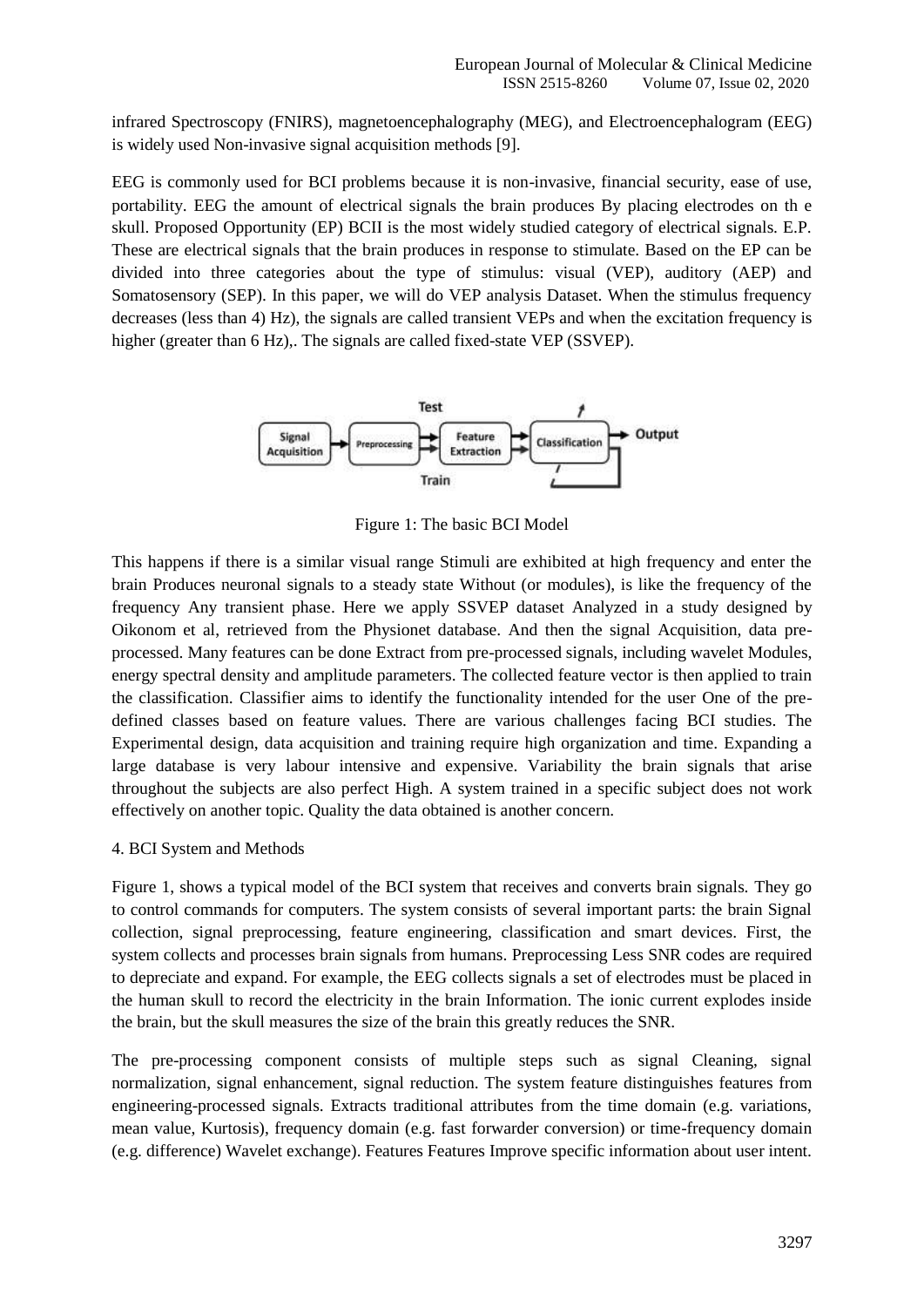Much depends on the knowledge of the feature engineering domain. For example, it is required biomedical technology to learn informational features from brain signals to diagnose epilepsy capture.

The manual feature is abstract and time consuming and challenging. Recently, deeper this study provides beer selection to automatically collect unique features. Finally, it recognizes and converts classic signals based on the collected properties. External device commands. The in-depth learning algorithm looks more robust in most cases than traditional machine learning methods. Discreet indepth study models that classify input data into known categories by studying discriminatory traits in an appropriate manner. Non-discriminatory algorithms are studied separately Characteristics by nonlinear transformation and classification based on probability assessment. Discretionary algorithm can be used for feature engineering and classification quotation.

Mainly multi-layer perceptron (MLP) and recurrent nerve Networks (RNN) (including long-term memory (LSTM) and gated repeating units (GRU)), transitional neural networks (CNN) and their variants. In-depth representative in-depth study models. Such models study pure representative properties From input data. Such algorithms provide services instead of feature engineering Classic Asian citation. The most commonly used algorithms in this category are Autocode (AE), Regulated Boltzman Machine (RBM), Deep Belief Networks (DBN) and their variants. Deep Generative Deep Learning Models. Such models study the joint probability distribution Input data with target label. Generative algorithms are mostly used Rebuild or create a set of brain signal patterns to improve set training BCI. Commonly used models in this category include Variable Autocoder (VAE) 3 Generative Advertising Networks (GANs). Hybrid in-depth study models,such models combine more than two in-depth study models. Two common hybrid in-depth learning models are: 1) the wellknown LSTM and CNN combination in the extraction of spatial-temporal features; 2) Integration Representative algorithm (for feature extraction) and non-discriminatory algorithm (Classic Asian Quotation)

| Parameters                   | Values |
|------------------------------|--------|
| <b>Convolution Layer</b>     |        |
| Pool Layers                  |        |
| <b>Fully Connected Layer</b> | 10     |
| <b>Hidden Layers</b>         | 25     |
| Drop Rate                    | 0.5    |
| <b>Activation function</b>   | 100    |
| Dimensions                   | 500    |

Table 1: Optimized Table for set of non-discriminatory values

| Classifier  | Parameter            | Values |
|-------------|----------------------|--------|
| AdaBoost    | Kernels              | 0.75   |
| DeepQ       | <b>Hidden Layers</b> | 15     |
| <b>SVM</b>  | Drop Rate            | 0.01   |
| <b>PVSM</b> | Dimensions           | 10     |
| <b>MLP</b>  | Kernel               | 0.75   |
| K-Means     | Association          | 0.01   |

Table 2: Classifier with Parameters

As we move forward training for more complex features with layers from the total output from the previous layers. We assess two types of in-depth learning methods: CNN and RNN With LSTM architecture. CNN is a multi-layered feed-forward neural network. The weight of the system is updated by the process Error back propagation. It is a combination the following types of layers: input layer, convection layer, Corrected Linear Units (ReLU) layer, pooling layer, completely connected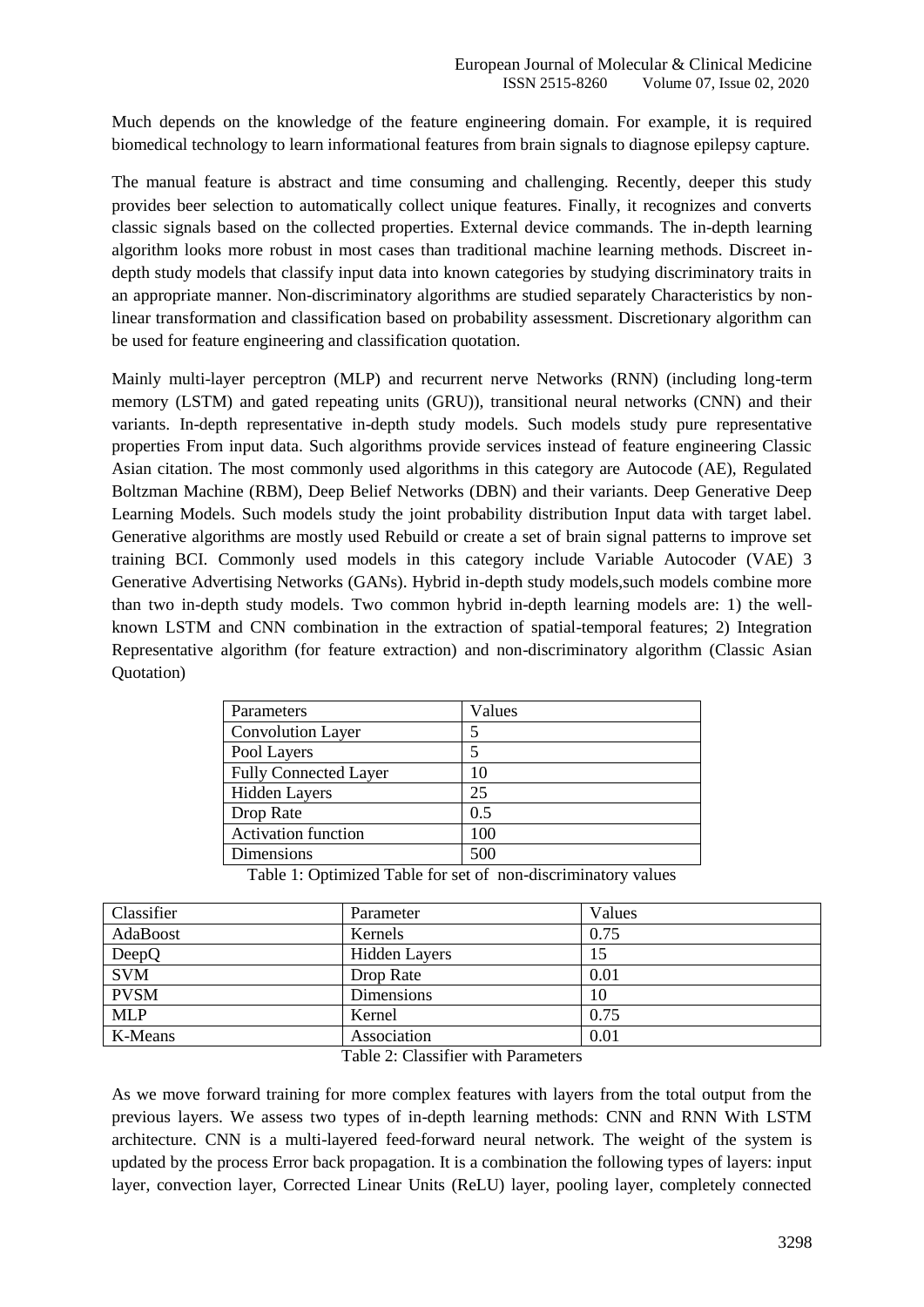layer. The recurrent neural network (RNN) is a type of nerve A network that dictates connections between units Loop. This creates an internal state of the network that allows This is the purpose of exhibiting dynamic temporal behaviour What RNs can do through neural networks Use their internal memory to process arbitrary scenes Inputs. The following figure 2 shows that LSTM structure with parameters.



Figure 2: LSTM Structure of BCI Model

| Parameters                  | Values                     |
|-----------------------------|----------------------------|
| Type                        | Omni Direction (Hexagonal) |
| Layers                      | 10                         |
| Learning Input date         | 0.50                       |
| Units                       | 1000                       |
| Count Index                 | 100                        |
| <b>Connected Components</b> | 25/1                       |
|                             |                            |

Table 3: Optimized Parameter and Values of LSTM of BCI Model

We will apply this 257 point feature as vector input Classification algorithms. Feature selection is widely applied Technology that enhances the performance of classifiers. We are here comparing the results of traditional class fires with character Selection based on correlation. Most of the time we work with data that has so many features, there is only a fraction they are important to solve our problem. Probably Unnecessary attributes provide information similar to other information Features. Our goal is to select and apply only what is "interesting" Properties or in other words, select a subset of such attributes this gives as much classification accuracy as possible. Feature selection this process has improved the performance of traditional classifiers Except MLP. In-depth learning techniques even with inclusion, traditional class fires have been overcome Feature selection process. In-depth learning techniques Feature extraction can be done with or without minimization the network automatically learns the required features. The Deep learning methods are adapted to practice the required features are unknown.

#### 5. Conclusion

In this paper, we will systematically examine recent advances in in-depth learning models for the brain-computer interface. Compared to traditional methods, in-depth study does not only make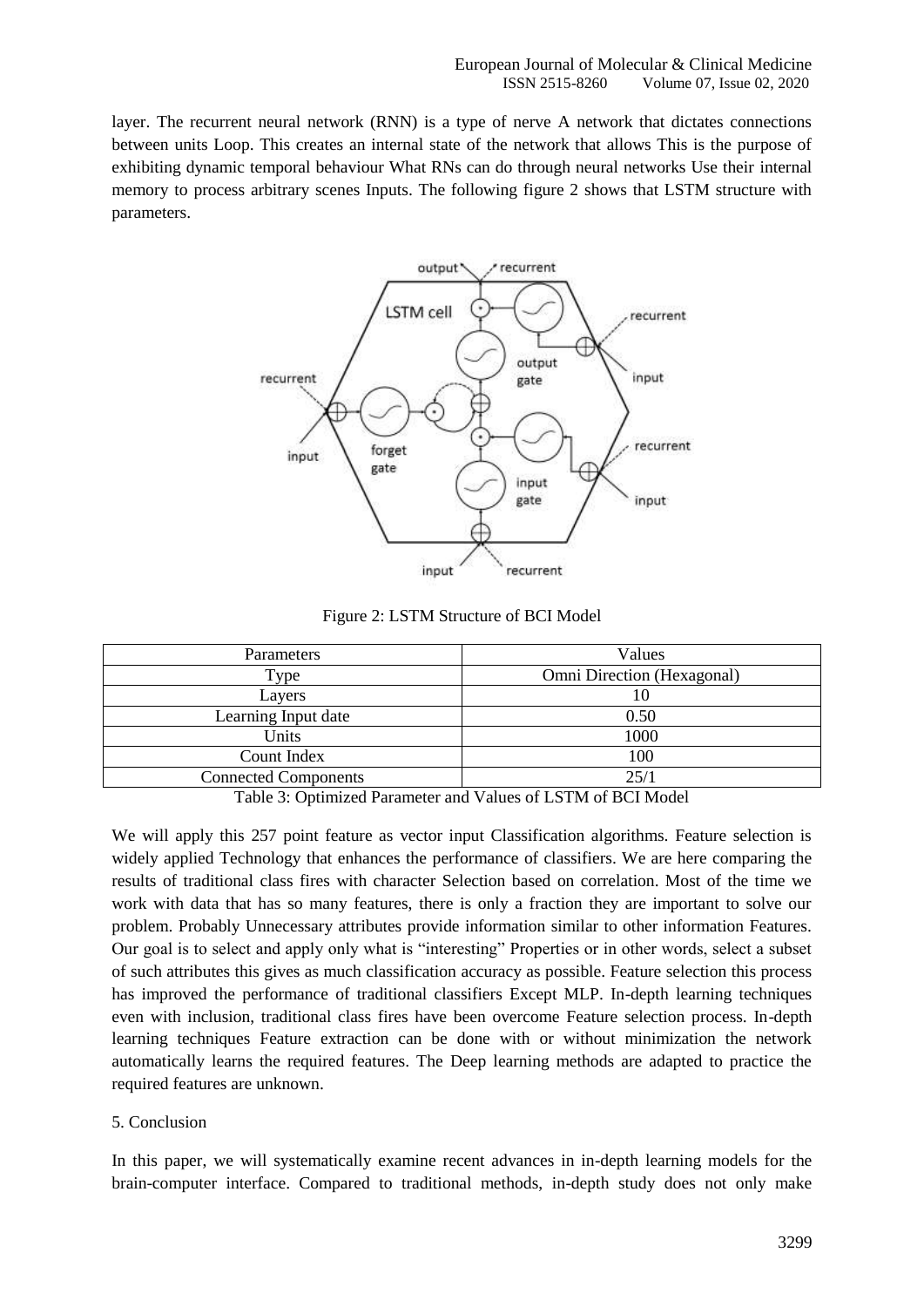learning depending not only on high-level features, but also on manual-crad features automatically from BCI signals. In-depth study methods of CNN and LSTM shows better accuracy compared to other traditional classification algorithms. SVM also performed well Accuracy for certain elements when applied with a feature Selected. The main reason for this is that it mainly depends on the performance of shallow classifiers the quality of the feature selection process. Domain knowledge summarized BCI signals and dominant in-depth study models by discussing the newest in-depth learning methods for BCI and identifying the appropriate depth learning algorithms for each BCI signal type. Finally, we review the in-depth study-based BCI Suggest applications, open challenges and future directions.

#### References

- 1. K. P. Thomas and A. Vinod, "A study on the impact of neurofeedback in eeg based attentiondriven game," in Systems, Man, and Cybernetics (SMC), 2016 IEEE International Conference on, pp. 000320–000325, IEEE, 2016
- 2. K. P. Thomas, A. Vinod, and N. Robinson, "Online biometric authentication using subjectspecific band power features of eeg," in Proceedings of the 2017 International Conference on Cryptography, Security and Privacy, pp. 136–141, ACM, 2017.
- 3. H. Cecotti and A. Graser, "Convolutional neural networks for p300 detection with application to brain-computer interfaces," IEEE transactions on pattern analysis and machine intelligence, vol. 33, no. 3, pp. 433– 445, 2011
- 4. S. N. Abdulkader, A. Atia, and M.-S. M. Mostafa, "Brain computer interfacing: Applications and challenges," Egyptian Informatics Journal, vol. 16, no. 2, pp. 213–230, 2015
- 5. H. Ramchoun, M. Amine, J. Idrissi, Y. Ghanou, and M. Ettaouil, "Multilayer perceptron: Architecture optimization and training.," IJIMAI, vol. 4, no. 1, pp. 26–30, 2016.
- 6. M. Abadi, A. Agarwal, P. Barham, E. Brevdo, Z. Chen, C. Citro, G. S. Corrado, A. Davis, J. Dean, M. Devin, et al., "Tensorflow: Large-scale machine learning on heterogeneous distributed systems," arXiv preprint arXiv:1603.04467, 2016.
- 7. Manikandan, S & Chinnadurai, M 2019, "Intelligent and Deep Learning Approach OT Measure E-Learning Content in Online Distance Education", The Online Journal of Distance Education and e-Learning, vol.7, issue 3, July 2019, ISSN: 2147-6454
- 8. R. Singla and B. Haseena, "Comparison of ssvep signal classification techniques using svm and ann models for bci applications," International Journal of Information and Electronics Engineering, vol. 4, no. 1, p. 6, 2014.
- 9. T. Hinterberger, A. Kubler, J. Kaiser, N. Neumann, and N. Birbaumer, ¨ "A brain–computer interface (bci) for the locked-in: comparison of different eeg classifications for the thought translation device," Clinical Neurophysiology, vol. 114, no. 3, pp. 416–425, 2003.
- 10. S.Manikandan, M.Chinnadurai, D.Maria Manuel Vianny and D.Sivabalaselvamani, "Real Time Traffic Flow Prediction and Intelligent Traffic Control from Remote Location for Large-Scale Heterogeneous Networking using TensorFlow", International Journal of Future Generation Communication and Networking, ISSN: 2233-7857, Vol.13, No.1, (2020), pp.1006-1012.
- 11. H. Cecotti and A. Graeser, "Convolutional neural network with embedded fourier transform for eeg classification," in Pattern Recognition, 2008. ICPR 2008. 19th International Conference on, pp. 1–4, IEEE, 2008.
- 12. A. Krizhevsky, I. Sutskever, and G. E. Hinton, "Imagenet classification with deep convolutional neural networks," in Advances in neural information processing systems, pp. 1097–1105, 2012.